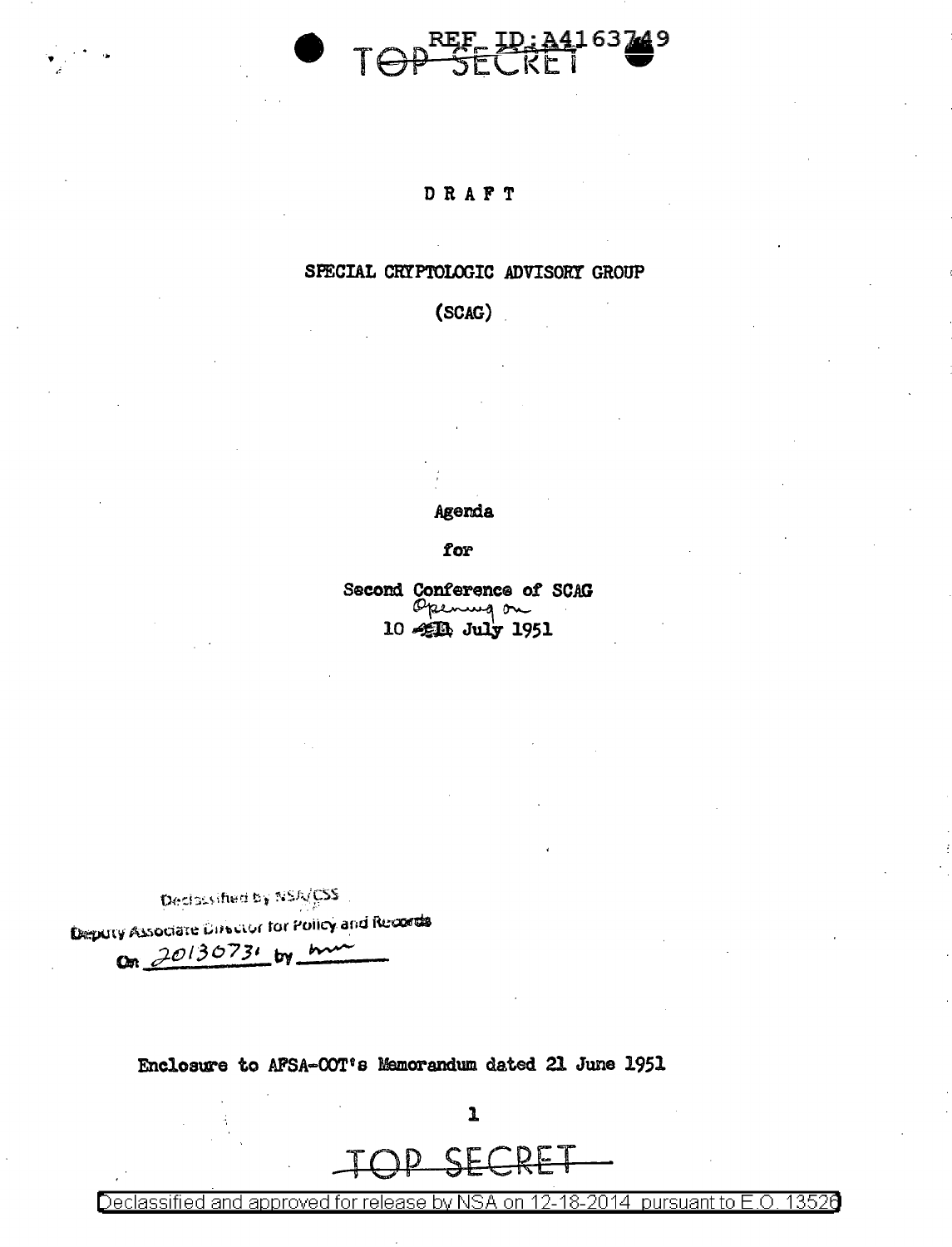DRAFT  $\mathbf{a}$ Morning=60 10 July 1991  $7202$ 02 ه Time:  $9:00A.M.$ office of the Director, Armed Forces-Security Agency; Place: Room 110, Building 19, Naval Security Station, 3601 Nebraska Avenue, North West, Washington Tíme 9:00 1. Welcoming remarks: Rear Admiral Earl E. Stone, USN, Director, AFSA Resume of ground covered at First Conference and general- $2.$ view of ground to be covered at this Conference: Capt. J. S. Harper, USN, Chief, Office of Research and Development, AFSA Miline of mogram for technical sessions t wajj **Friedman** fechnical-Consultant. ተዋ b Question and discussion period. 9:15 Proceed to Conference Room. LIdine e daveer Presentationyon, <del>exyptò machines</del> employing (rotors:  $O_1$  ,  $O_2$  ,  $O_3$  ,  $O_4$  ,  $O_4$ 430 Review of Enigma machine ; a. LCJA.A.Gleason, USNR <del>(Name to be designated by 03)</del>b. percention and discussion period-Ø: 15 c. The Combined Cipher Machine (CCM): 10:  $AFSA-41$ mr. Frank Austin (Name-to-be-designated-by-03-or-01;)d: Question-and discussion-period 米 氺 ⋇ 火 ⋇ ∠2,0® Lunch-for-SCAC-members-and-AFSA-conferees: LUNCHEON (Executive dining room, Naval Security Station Cafeteria)  $\star$  $\star$ 

ᠲ╋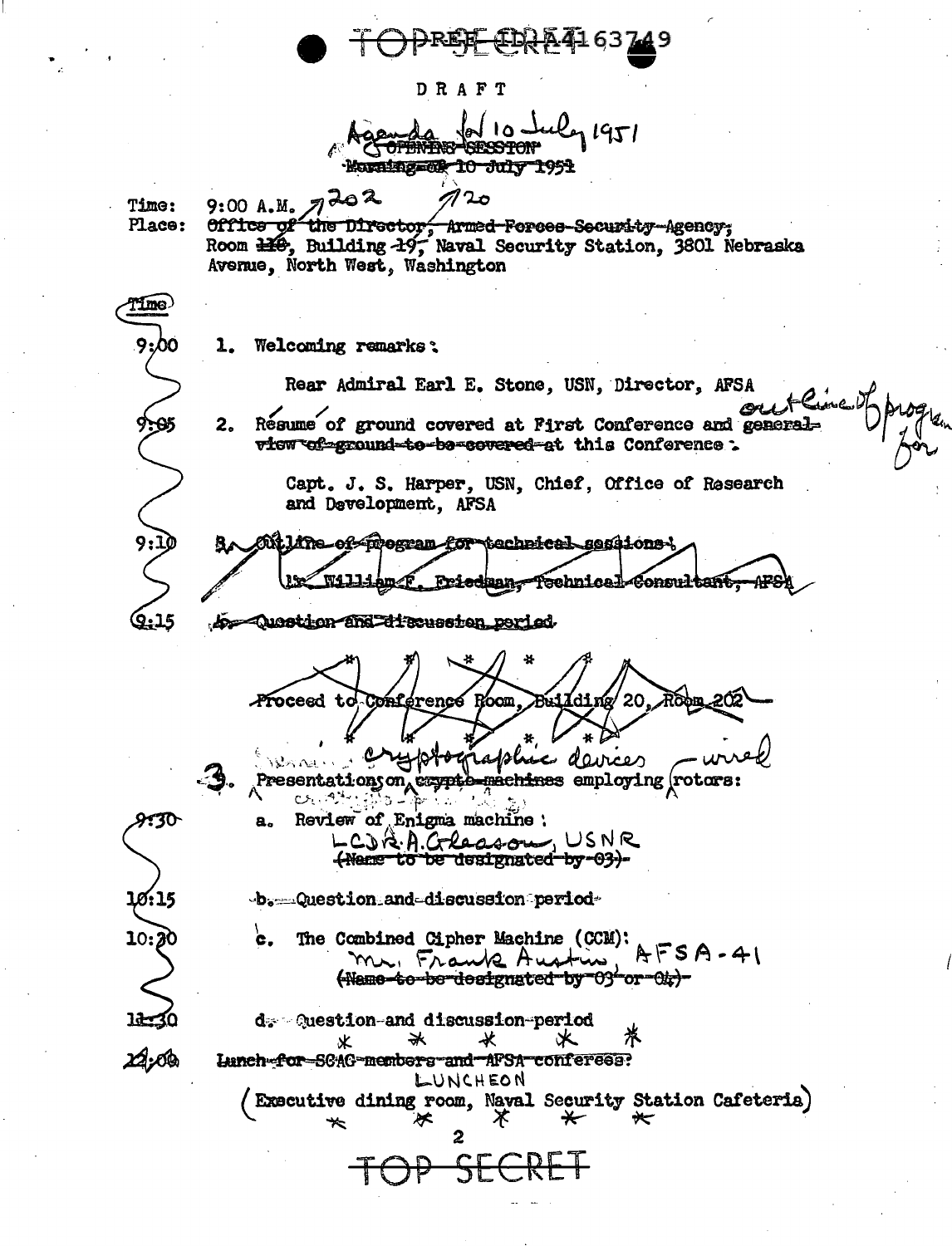163

Alexandon of 110 Tuly 1951

Time:<br>Plaçe: P:00 P.M.<br>Room 202. **Building** 20. Naval Security **Station** 

|            | cubeur of bgreab design of certain responsible machines us.<br><del>Ontars con-machine-cryptenalytic</del> aids in the solution<br>$\clubsuit$ .<br>of rotor machines: |
|------------|------------------------------------------------------------------------------------------------------------------------------------------------------------------------|
|            | A. Dogled deelen of certain cryptanalytic machines.                                                                                                                    |
| 2. 20      | Ktilementa bendesignated) D. Campaigne<br>$Q \leftarrow \leftarrow$ Bombe<br>$\oplus \ldots \oplus \infty$                                                             |
| 2:30       | LCDR',<br>$b.$ $(2)$ Duenna -                                                                                                                                          |
| 330C       | mr. Dumey<br>$C$ (A) Scritcher                                                                                                                                         |
| <b>A30</b> | $D''$ Fach<br>$d$ , $dx$ ) Warlock -                                                                                                                                   |
| 4:00       | IQ<br>Q (5) Message setting                                                                                                                                            |
|            | 218-22d <del>. Alg</del> ement en Frot <sup>a</sup> nt                                                                                                                 |

(During this period it is desired that each SCAG member indicate the specific segment of the field of special interest to him; what additional information or briefing he desires; what he wishes to concentrate on, etc.)

 $\rightarrow$ 

SECRET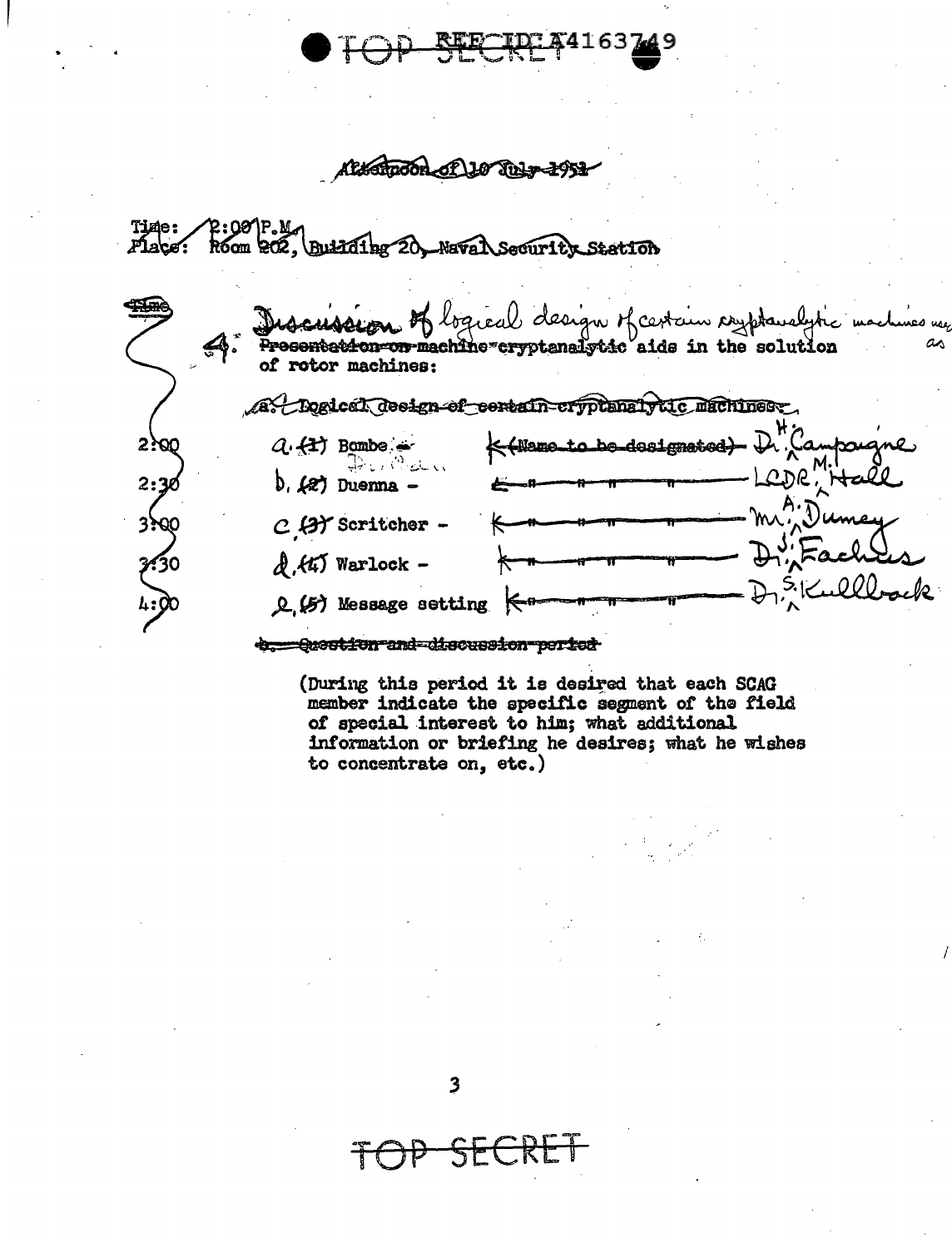REE ID; A4-Morning of 11 July 145 Time:  $9:00A.M.$ Arlington Hall Station. (OR fo Place: Room 0200, Building des, Discussion y engineering design) **Pine** in in the centeral con  $\sqrt{3}$ Anglusering misses and problems in the construction<br>and functioning of certain cryptanalytic machinesused as **Br**  $Q.4$ ? Bombe -Rosen  $9:00$ C (Mand Yo be designated  $\boldsymbol{\omega}$   $\boldsymbol{\omega}$  . 9:30<br>10:00  $b.$   $(2)$  Duenna - $Mn.R.Bo$  $c$ ,  $497$  Scritcher - $D_1$  . Eac 10:30  $d$   $\omega$  warlock - $\mathcal{M}$ 2.457 Mossage setting 0كيون bsequestion=and=discussion=period= 米  $*$ ₩

Ŀ.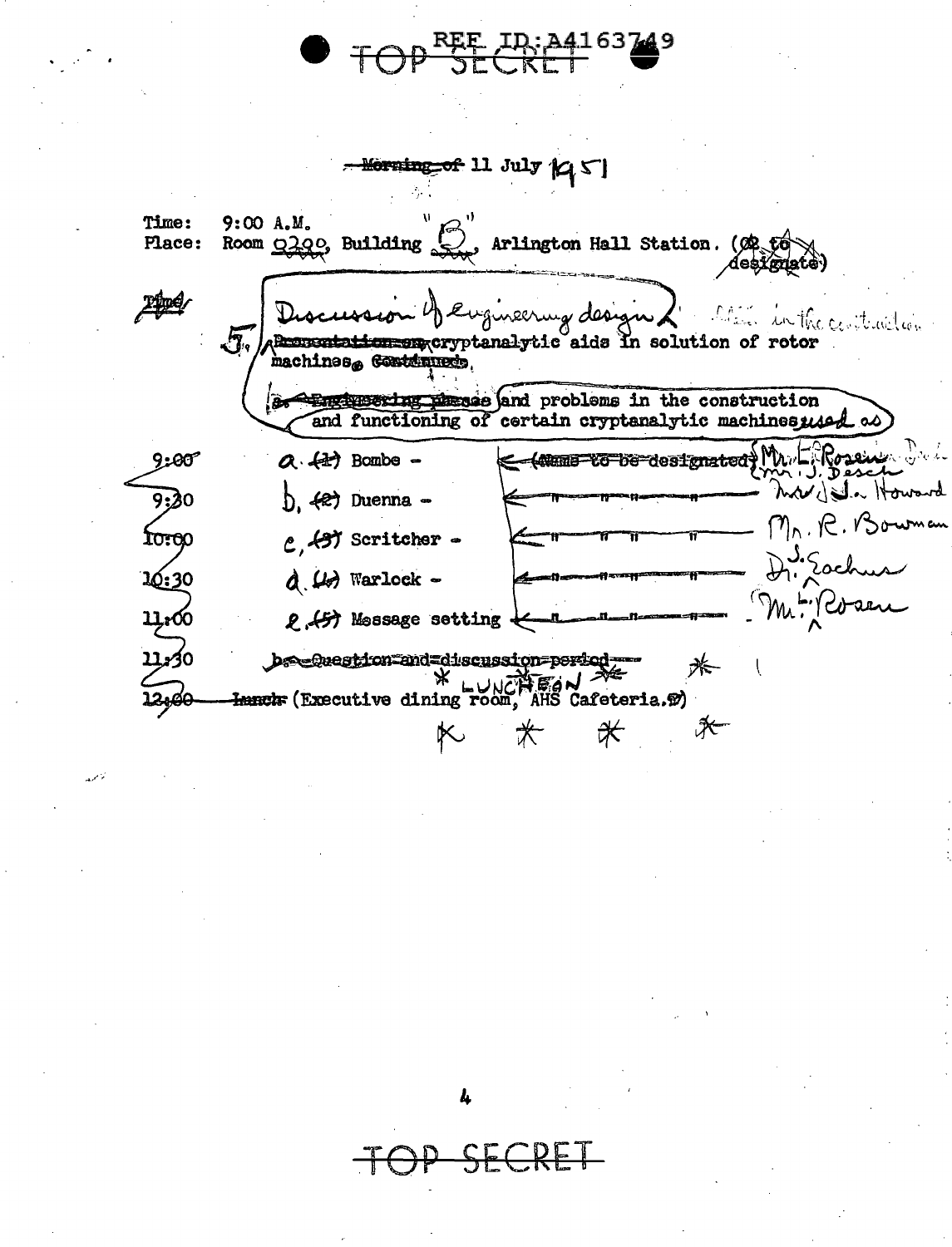Afternoon=of=11=00kg=1959 'ı'ime: 2:00 Place \Hall<del>/</del>Statica neton) deafhnate<sup>)</sup> urved 13. A Presentation on electronic representation of rotors: (Rame-to-be-designated) Le Encorement discussion=period Presentation on known mathematical principles of wired rotors <sup>o</sup> Dr.H. Campagne, with <del>(Name bo</del> be designated) b. Organion and discussion period

Sessions after 11 June 1951:

Individual visits to working sections and discussions with technical personnel engaged in working on specific problems in the field of interest.

Apple | Final Session

(To be decided later. At this session it will be desirable to discuss with SCAG nominees for additional membership.) ( Hosir recommendations

5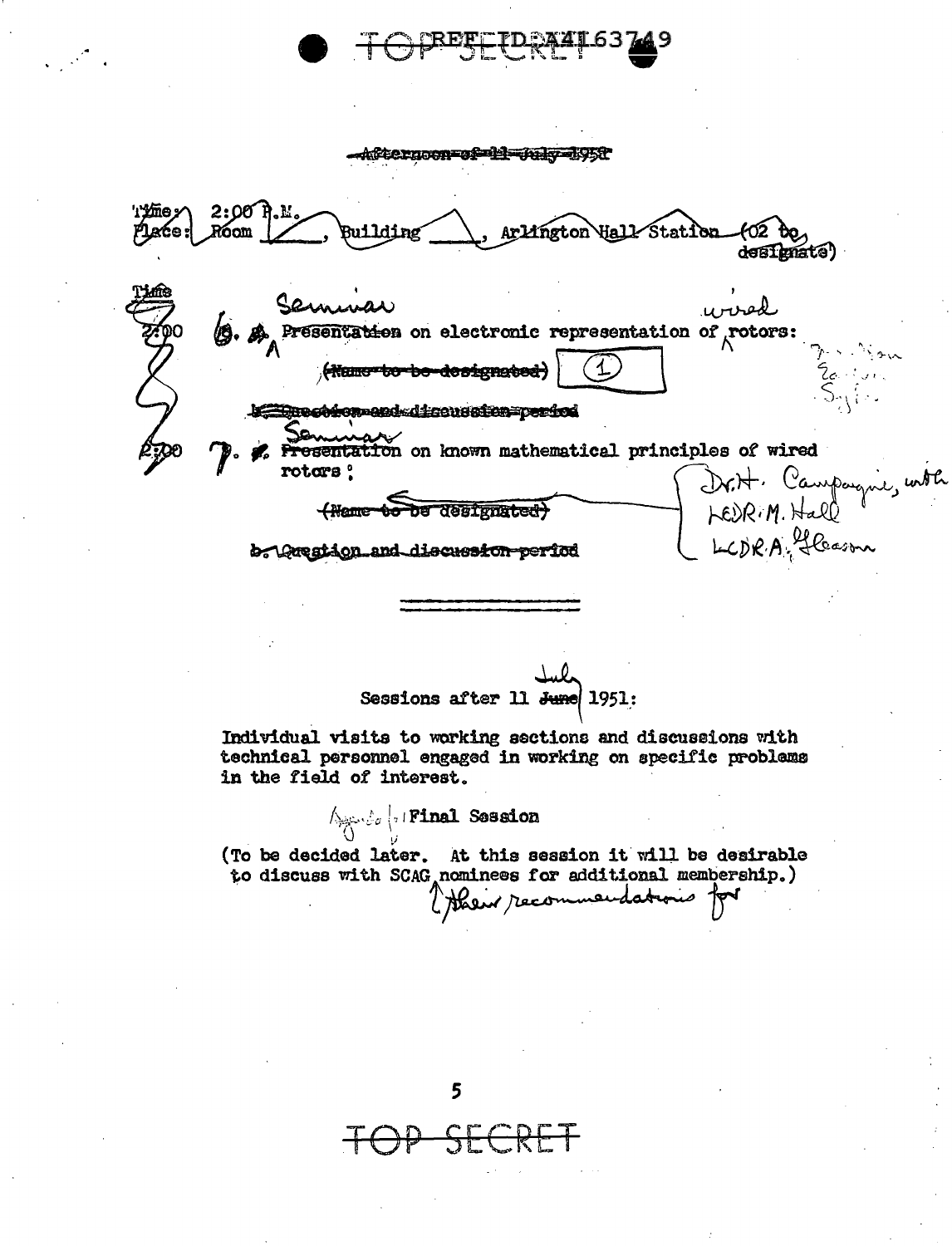REF ID:A4163249

SECRET

### SPECIAL CRYPTOLOGIC ADVISORY GROUP

 $(SCAG)$ 

Agenda

for

Second Conference of SCAG

Opening on

10 July 1951

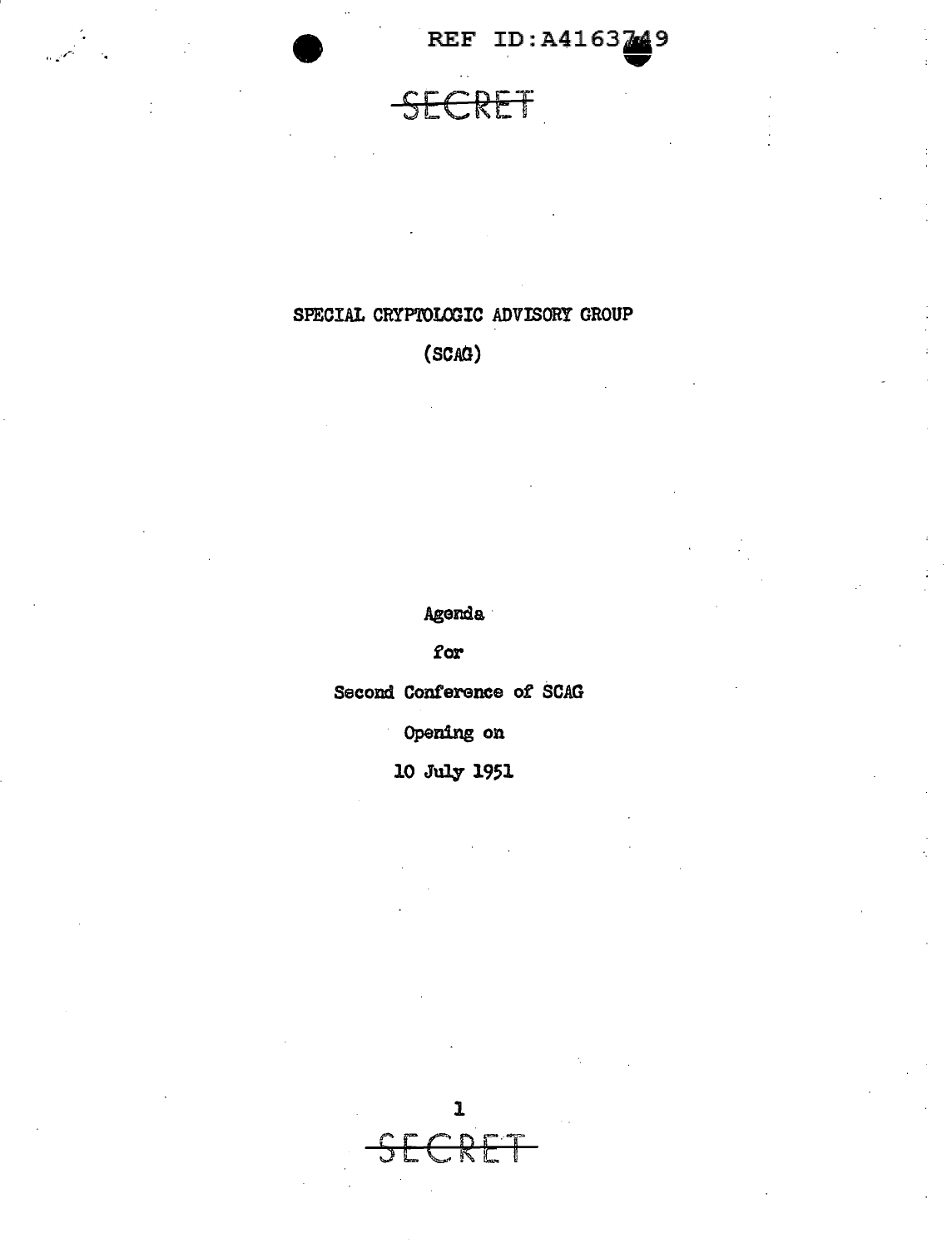**REF ID: A4163** 

#### Agenda for 10 July 1951

 $9:00 A.M.$ Time:

Place: Room 202, Building 20, Naval Security Station, 3801 Nebraska Avenue, North West, Washington.

1. Welcoming remarks:

Rear Admiral Earl E. Stone, USN, Director, AFSA; Mr. Edwin A. Speakman, Executive Director, Committee on Electronics, RDB; and A representative of the Director of Central Intelligence

2. Outline of program for this Conference:

Capt. J. S. Harper, USN, Chief, Office of Research and Development, AFSA

 $3.$ Presentation on certain cryptographic devices.

> ł. Ą.

#### LUNCHEON

(Executive dining room, Naval Security Station Cafeteria)

쏡 4

4. Discussion of logical design of certain machines used as aids in the solution of cryptographic problems.

2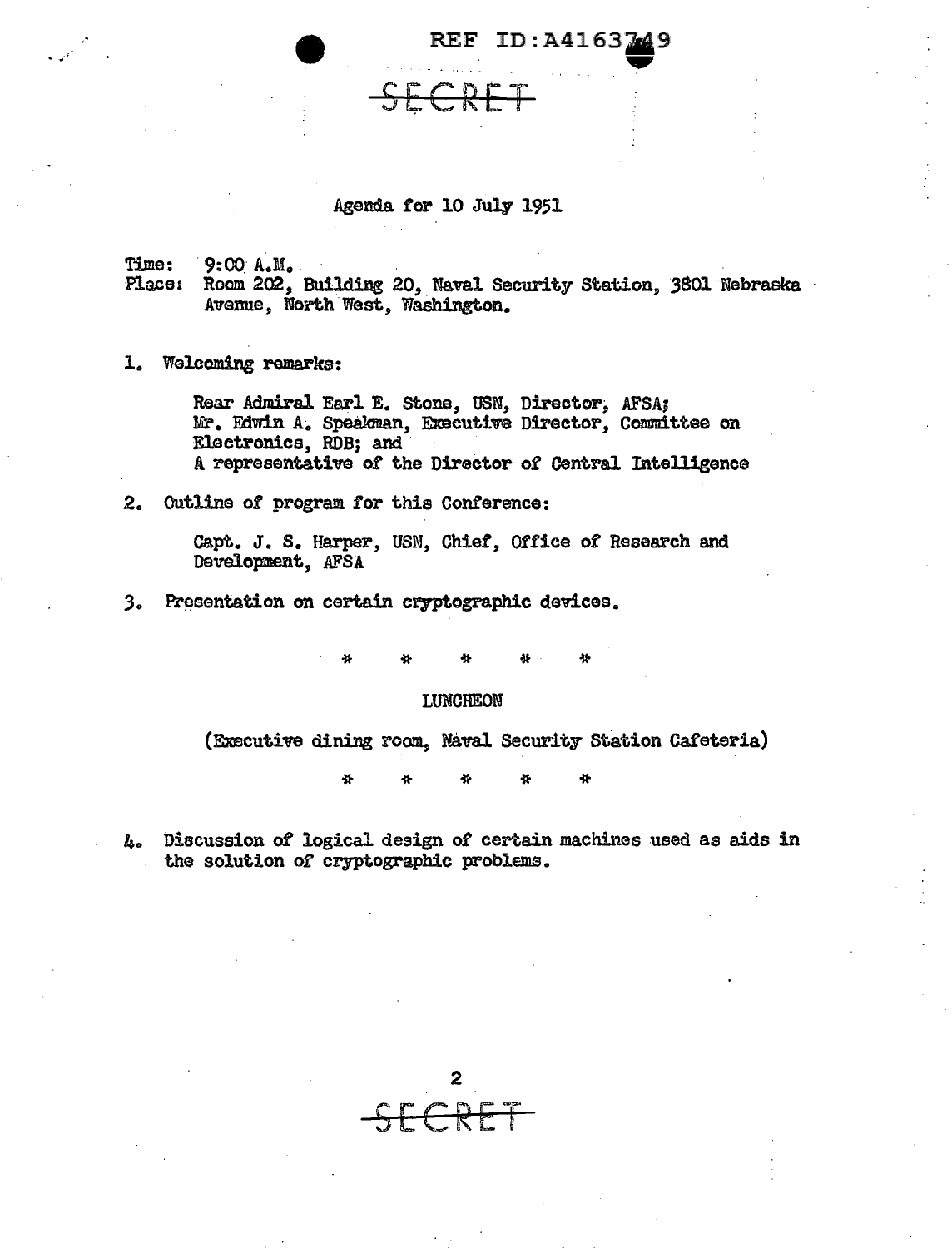## REF ID:A4163749

11 July 1951

Time: 9:00 A.M. Place: Room 0200, Building "B", Arlington Hall Station.

.<br>. . *.* 

*S.* Discussion of. engineering design and problems in the construction and functioning of certain machines used as aids in solution of cryptographic problems.

\* \* \* \* \*

#### LUNCHEON

(Executive dining room, AHS Cafeteria)

\* \* \*

6. Seminar on electronic representation of rotors.

7. Seminar on known mathematical principles of rotors.

Sessions after 11 July 1951:

Individual visits to working sections and discussions with technical personnel engaged in working on specific problems in the field of interest.

#### Final Session

(To be decided later. At this session it will be desirable to discuss with SCAG their recommendations for nominees for additional membership.)

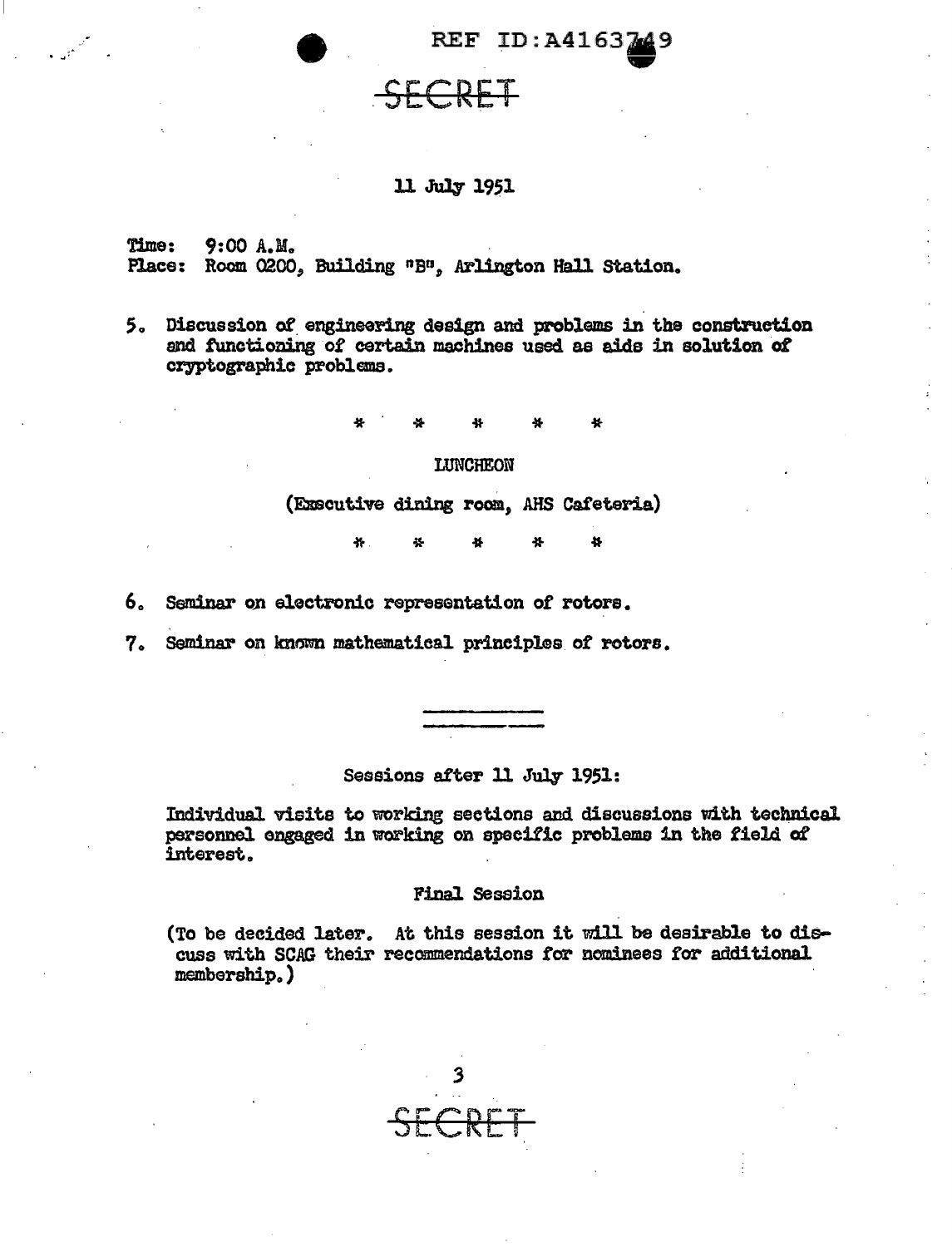REF ID: A4163249

### SECRET

 $\begin{pmatrix} 1 & 1 \\ 1 & 1 \\ 1 & 1 \end{pmatrix}$ 

#### SPECIAL CRYPTOLOGIC ADVISORY GROUP

(SCAG)

Agenda

for

Second Conference of SCAG

Opening on

10 July 1951

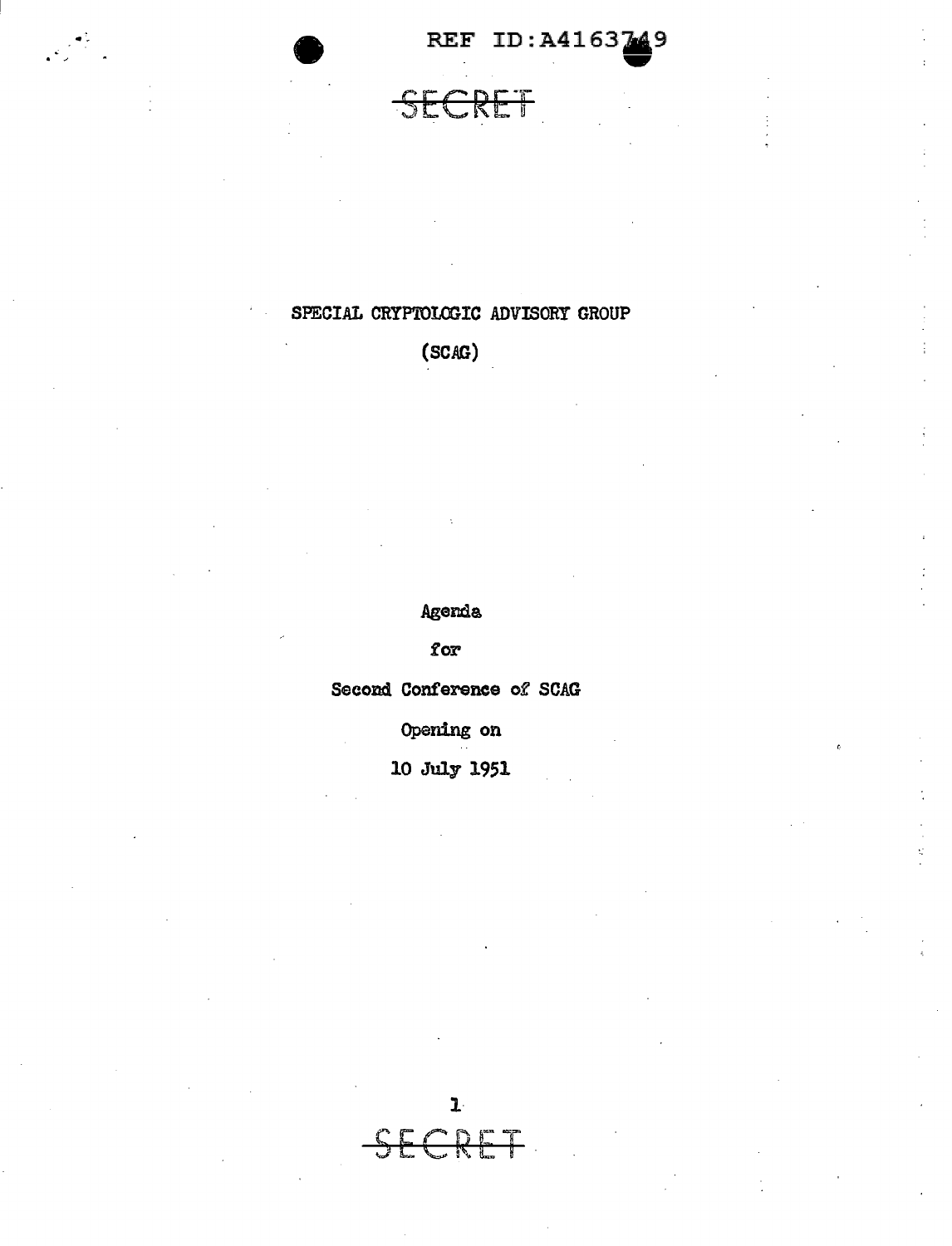**REF ID: A4163** 

#### Agenda for 10 July 1951

Time:  $9:00 A.M.$ 

Place: Room 202, Building 20, Naval Security Station, 3801 Nebraska Avenue, North West, Washington.

1. Welcoming remarks:

Rear Admiral Earl E. Stone, USN, Director, AFSA; Mr. Edwin A. Speakman, Executive Director, Committee on Electronics, RDB; and A representative of the Director of Central Intelligence

2. Cutline of program for this Conference:

Capt. J. S. Harper, USN, Chief, Office of Research and Development, AFSA

3. Presentation on certain cryptographic devices.

#### LUNCHEON

(Executive dining room, Naval Security Station Cafeteria)

쑛 46

4. Discussion of logical design of certain machines used as aids in the solution of cryptographic problems.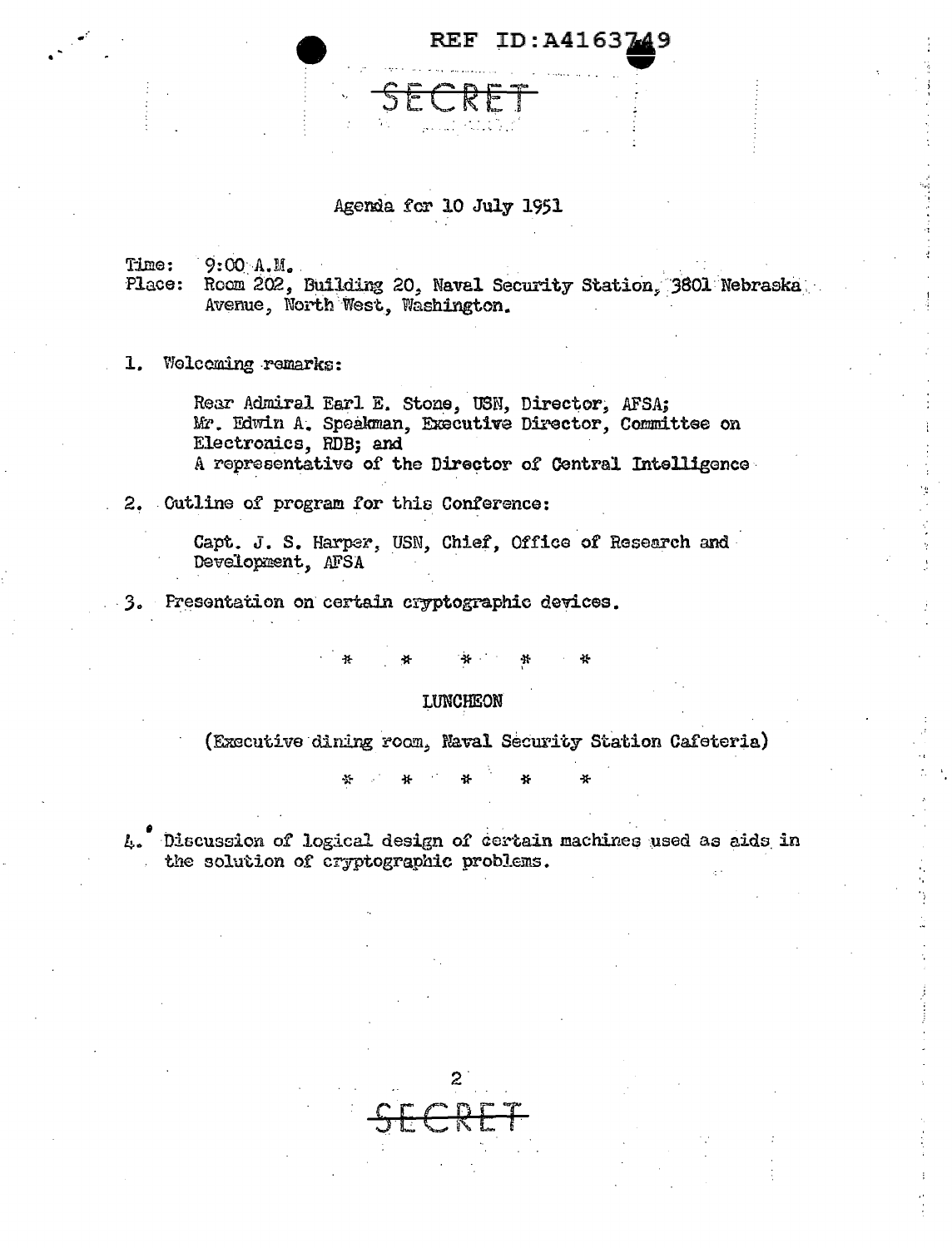REF ID:A4163749

#### 11 July 1951

ECRET

Time: 9:00 A.M. Place: Room 0200, Building "B", Arlington Hall Station.

 $\mathbb{R}^{\frac{1}{2}}$ 

5. Discussion of engineering design and problems in the construction and functioning of certain machines used as aids in solution ot cryptographic problems.

\* \* \*

#### **LUNCHEON**

(Emcutive dining room, AHS Cafeteria)

县. \* \* \*

6. Seminar on electronic represantation of rotors.

7. Seminar on known mathematical principles of rotors.

Sessions after 11 July 1951:

Individual visits to working sections and diecueeione with technical personnel engaged in working on specific problems in the field of interest.

#### Final Session

(To be decided later. At this session it will be desirable to discuss with SCAG their recommendations *tor* nominees for additional membership.)

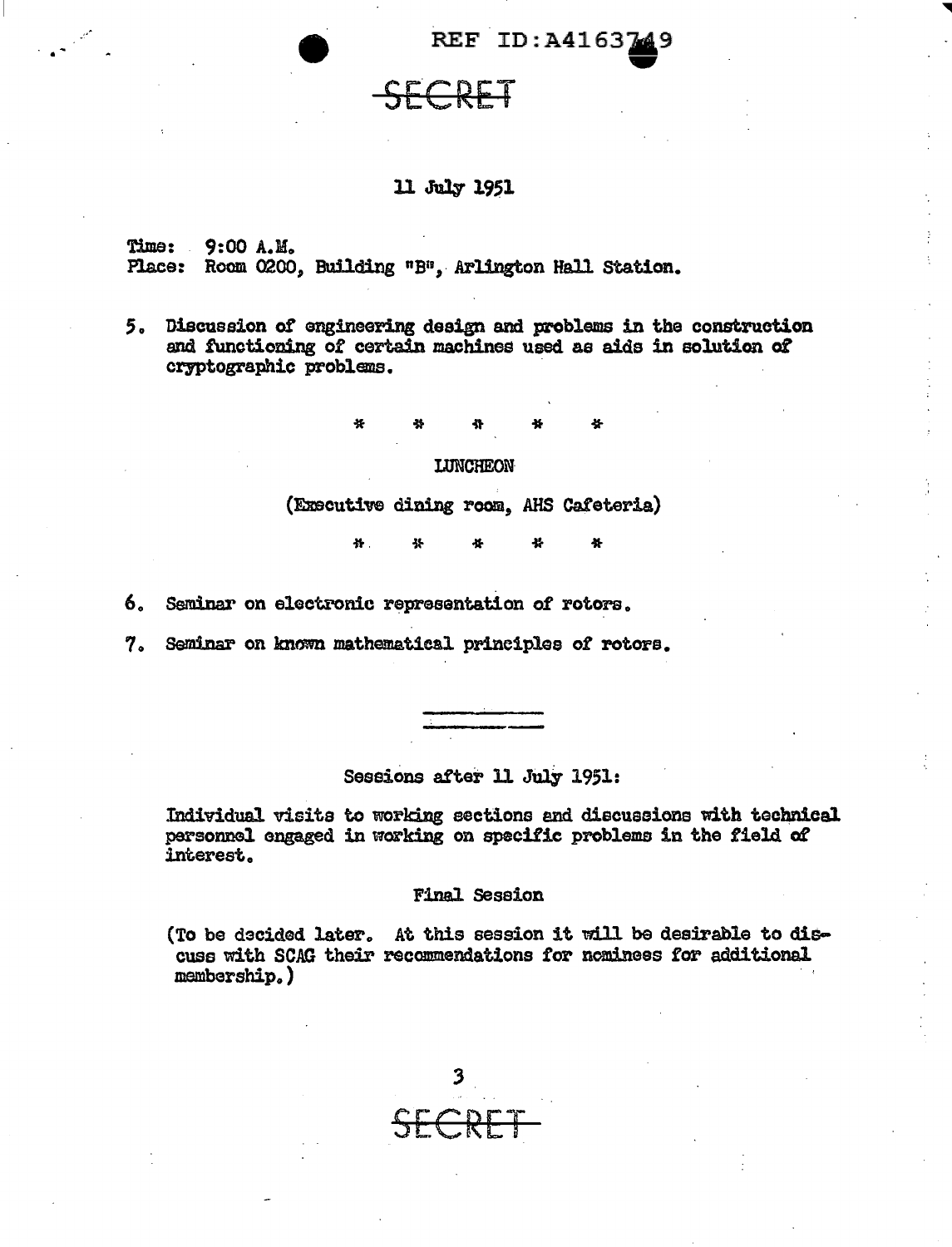REF ID:A4163749

### SECRET

#### SPECIAL CRYPTOLOGIC ADVISORY GROUP

 $(SCAG)$ 

Agenda

for

Second Conference of SCAG

Opening on

10 July 1951

 $\mathbf{I}$ 

The Agenda as mailed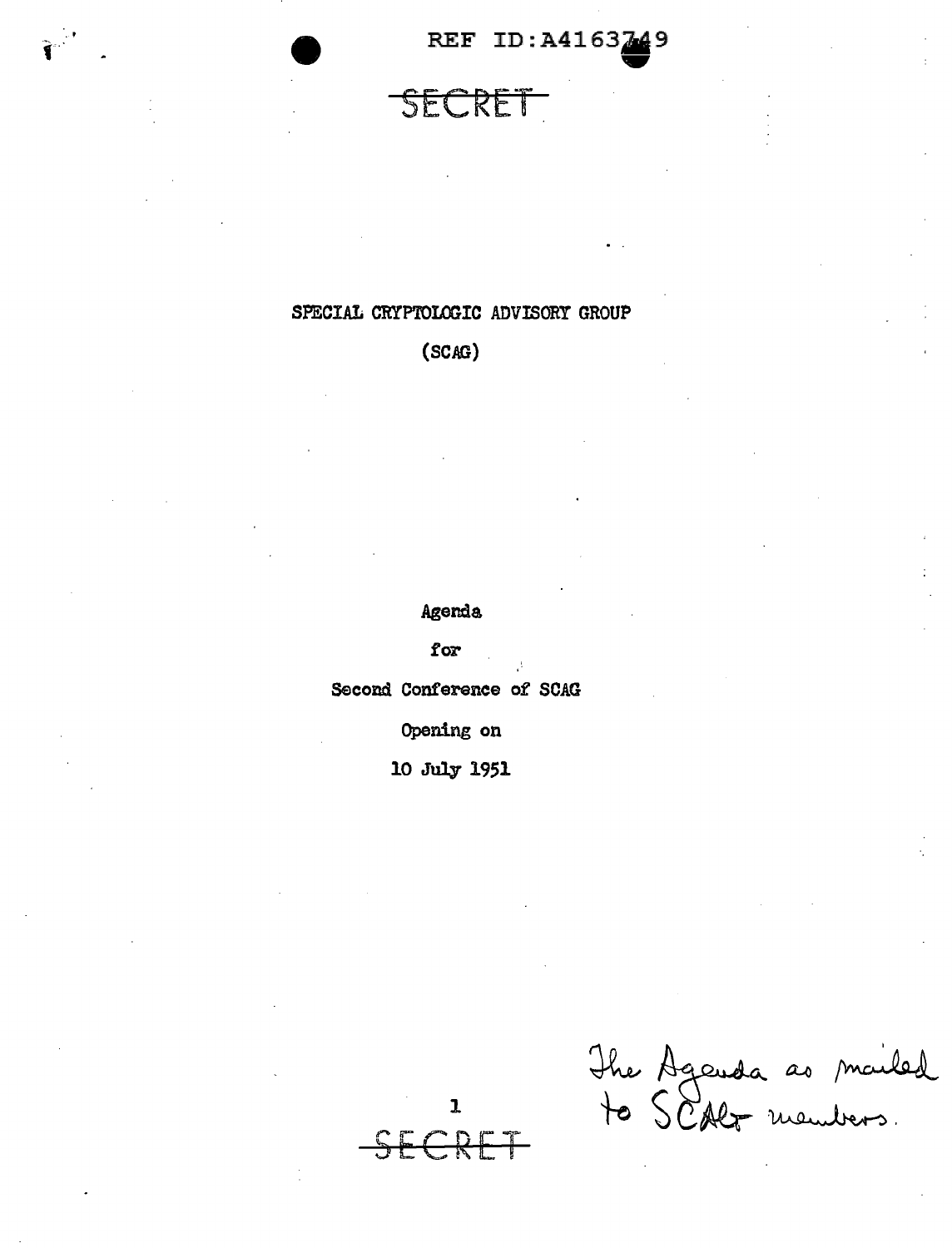

Agenda *tor* 10 July 1951

SECRET

49

Time: 9:00 A.M.<br>Place: Room 202, Building 20, Naval Security Station. 3801 Nebraska Avenue, North West, Washington.

1. Welcoming remarks:

Rear Admiral Earl E. stone, USN, Director; AFSA; Mr. Edwin A. Speakman, Executive Director, Committee on Electronics, RDB; and A representative of the Director of Central Intelligence

2. Outlins of program for this Conference:

Capt. J. s. Harper, USN, Chief, Office of Research and Development, AFSA

3. Presentation on certain cryptographic devices.

\* \* \* \* \*

#### LUNCHEON

(Executive dining room, Naval Security Station Cafeteria)

Ł. \* \* \* \*

1+. Discussion of logical design o£ certain machines used as aids in the solution of cryptographic problems.

2 SECRET  $\big)$